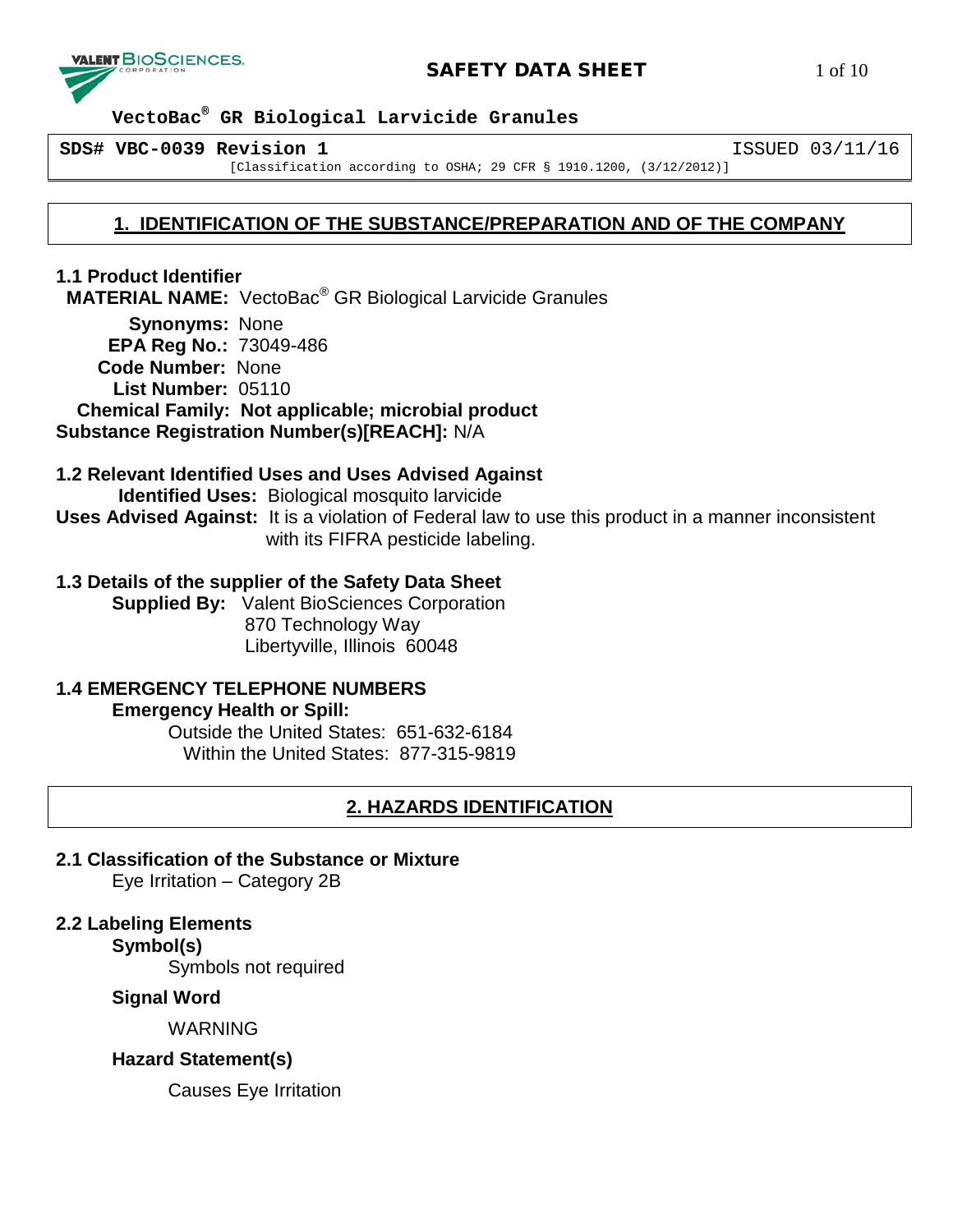

## **SAFETY DATA SHEET** 2 of 10

## **VectoBac® GR Biological Larvicide Granules**

**SDS# VBC-0039 Revision 1** ISSUED 03/11/16

[Classification according to OSHA; 29 CFR § 1910.1200, (3/12/2012)]

#### **2.3 Precautionary Statement:**

#### **Prevention**

Wash hands and face thoroughly after handling

#### **Response**

IF IN EYES: Rinse cautiously with water for several minutes. Remove contact lenses, if present and easy to do. Continue rinsing.

If eye irritation persists: Get medical advice/ attention.

#### **Disposal**

Dispose of contents/container in accordance with local/regional/national regulations.

# **2.4 Other Hazards**

None identified.

# **3. COMPOSITION/INFORMATION ON INGREDIENTS**

| CAS#                | <b>Component Name</b>                                        | <b>Classification</b>                                 | <b>Percent</b> |
|---------------------|--------------------------------------------------------------|-------------------------------------------------------|----------------|
| None                | Bacillus thuringiensis subsp.<br>israelensis, strain AM65-52 | Eye Irritation $-$ Cat 2B<br>Skin Sensitizer - Cat 1B | 2.8            |
| <b>Trade Secret</b> | Other ingredients                                            | Not classified                                        | 97.2           |
|                     |                                                              |                                                       |                |

# **4. FIRST AID MEASURES**

#### **4.1 Description of First Aid Measures**

**GENERAL:** In all cases of doubt, seek medical attention.

**EYES:** Remove from source of exposure. Flush with copious amounts of water. Remove contact lenses, if present and easy to do, after the first 5 minutes, then continue rinsing. If irritation persists or signs of toxicity occur, seek medical attention. Provide symptomatic /supportive care as necessary.

**SKIN:** Remove from source of exposure. Take off contaminated clothing. Flush with copious amounts of water. If irritation occurs or signs of toxicity occur, seek medical attention. Provide symptomatic/supportive care as necessary.

**INGESTION:** Remove from source of exposure. Move person to fresh air. Do NOT induce vomiting. If signs of toxicity occur, seek medical attention. Provide symptomatic /supportive care as necessary.

**INHALATION:** Remove from source of exposure. If signs of toxicity occur, seek medical attention. Provide symptomatic/supportive care as necessary. If person is not breathing, call 911, then give artificial respiration.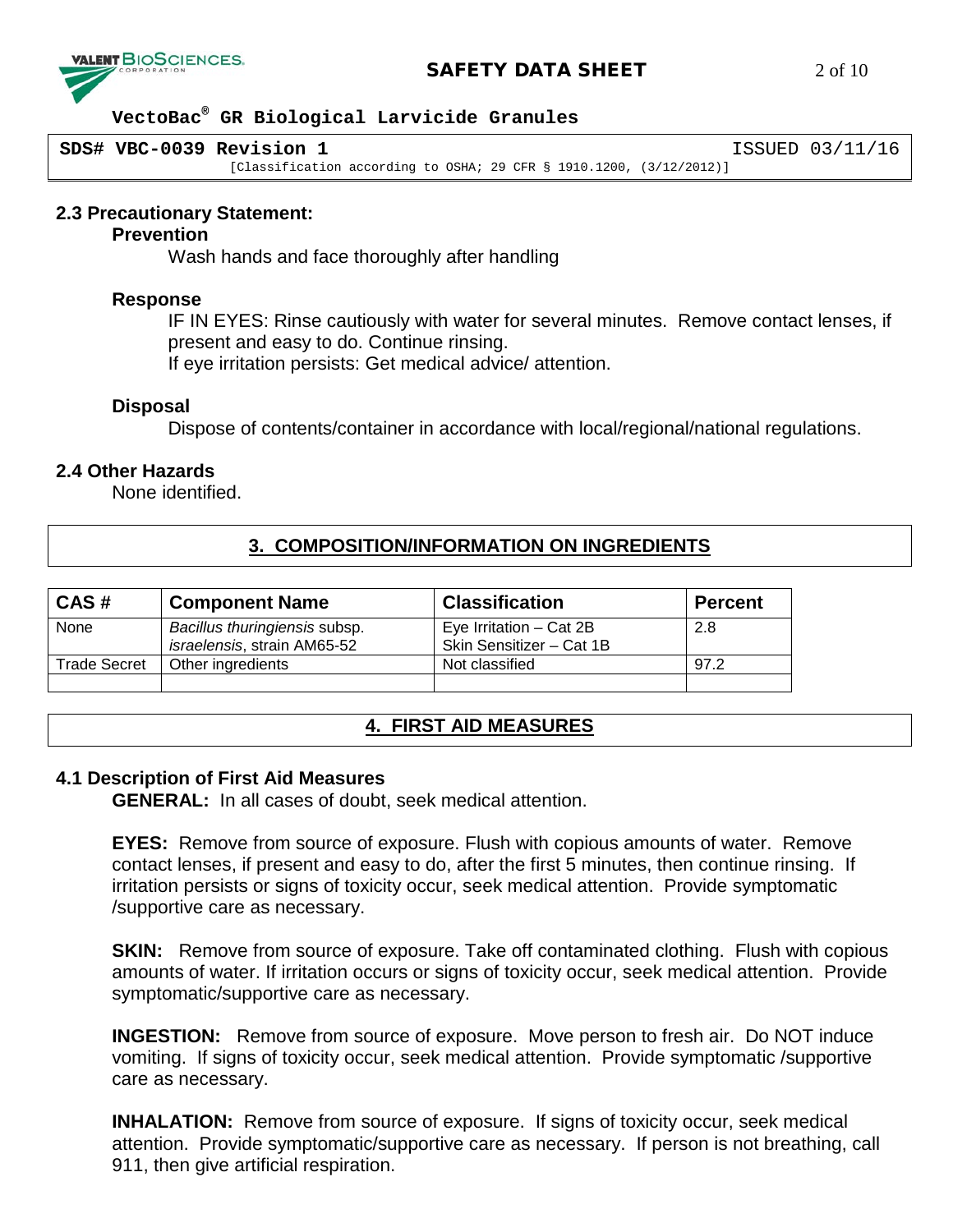

## **SAFETY DATA SHEET** 3 of 10

## **VectoBac® GR Biological Larvicide Granules**

**SDS# VBC-0039 Revision 1** ISSUED 03/11/16

[Classification according to OSHA; 29 CFR § 1910.1200, (3/12/2012)]

## **4.2 Most important Symptoms and Effects, both Acute and Delayed**

#### **Acute**

Possible eye and skin irritation

## **Delayed**

No information on significant adverse effects

## **4.3 Indication of any Immediate Medical Attention and Special Treatment Needed**

Treat symptomatically and supportively

# **5. FIRE FIGHTING PROCEDURES**

## **5.1 Extinguisher Media**

## **Suitable Extinguisher Media**

Dry chemical, water spray, foam or carbon dioxide. Use appropriate medium for the underlying cause of the fire.

## **Unsuitable Extinguisher Media**

None known

# **5.2 Specific Hazards Arising from the Chemical**

## **Thermal decomposition products**

Hazardous compounds, such as carbon oxides, nitrogen oxides

## **Protective Equipment and precautions for firefighters**

Fire fighter should wear full-face, self-contained breathing apparatus and impervious protective clothing. Fire fighters should avoid inhaling combustion products. See Section 8 (Exposure Controls / Personal Protection)

## **Fire & Explosive hazard**

Not expected to be flammable.

# **6. ACCIDENTAL RELEASE MEASURES**

# **6.1 Personal Precautions, Protective Equipment and Emergency Procedures**

For respiratory protection wear a dust mask. Wear eye protection appropriate to handling activities. Wear impervious gloves. See personal protection as recommended in Section 8.

## **6.2 Environmental Precautions**

Dispose of excess product and washwaters according to local regulations.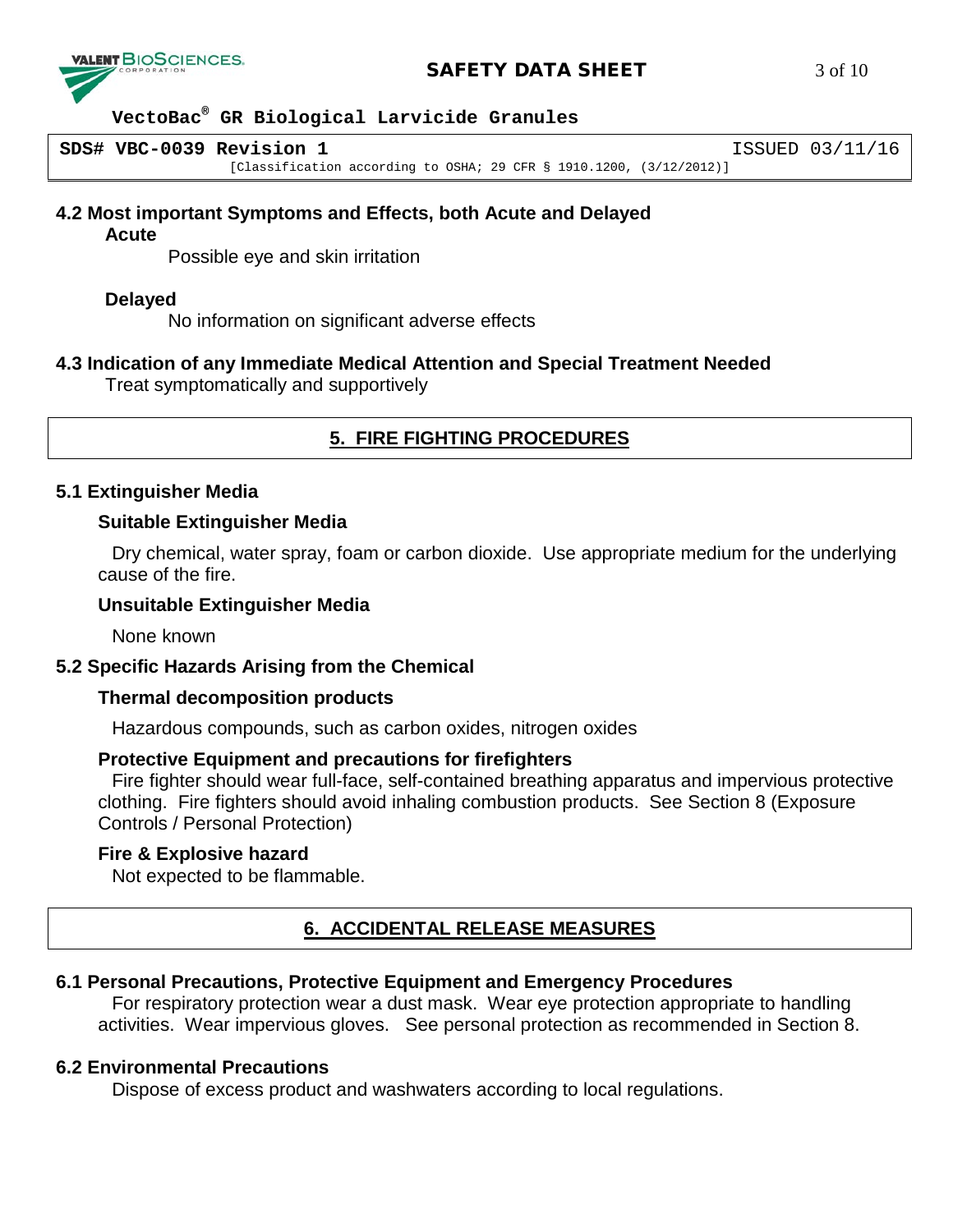

# **SAFETY DATA SHEET** 4 of 10

## **VectoBac® GR Biological Larvicide Granules**

**SDS# VBC-0039 Revision 1** ISSUED 03/11/16 [Classification according to OSHA; 29 CFR § 1910.1200, (3/12/2012)]

## **6.3 Methods and Materials for Containment and Cleaning Up**

Wear appropriate personal protective equipment. Sweep up material and place in appropriate container for disposal. Avoid generating dust.

## **6.4 Reference to Other Sections**

See Section 7 for Handling Procedures. See Section 8 for Personal Protective Equipment recommendations. See Section 13 for Disposal Considerations.

US Regulations may require reporting spills of hazardous materials: See Section 15: REGULATORY INFORMATION for details on reportable quantities, if any.

# **7. HANDLING AND STORAGE**

## **7.1 Precautions for Safe handling**

For respiratory protection wear a dust mask. Avoid contact with eyes, skin or clothing. Wash thoroughly after handling. Do not eat, drink, chew gum or smoke while working with product, obey reasonable safety precautions and practice good housekeeping.

## **7.2 Conditions for Safe Storage, Including Incompatibilities**

Protect against physical damage. Keep in original containers. Close containers of unused material. Store in a cool, dry place.

## **Incompatibilities**

None Known

## **7.3 Specific End Use(s)**

Pesticide, biological mosquito larvicide

# **8. EXPOSURE CONTROLS/PERSONAL PROTECTION**

## **8.1 Control Parameters**

**Component Exposure Limits** 

None

#### **Derived No Effect Levels (DNELs)** No DNELs available

**Predicted No Effect Concentrations (PNECs)** No PNECs available

## **8.2 Exposure Controls**

**Appropriate Engineering Controls**

Provide general ventilation.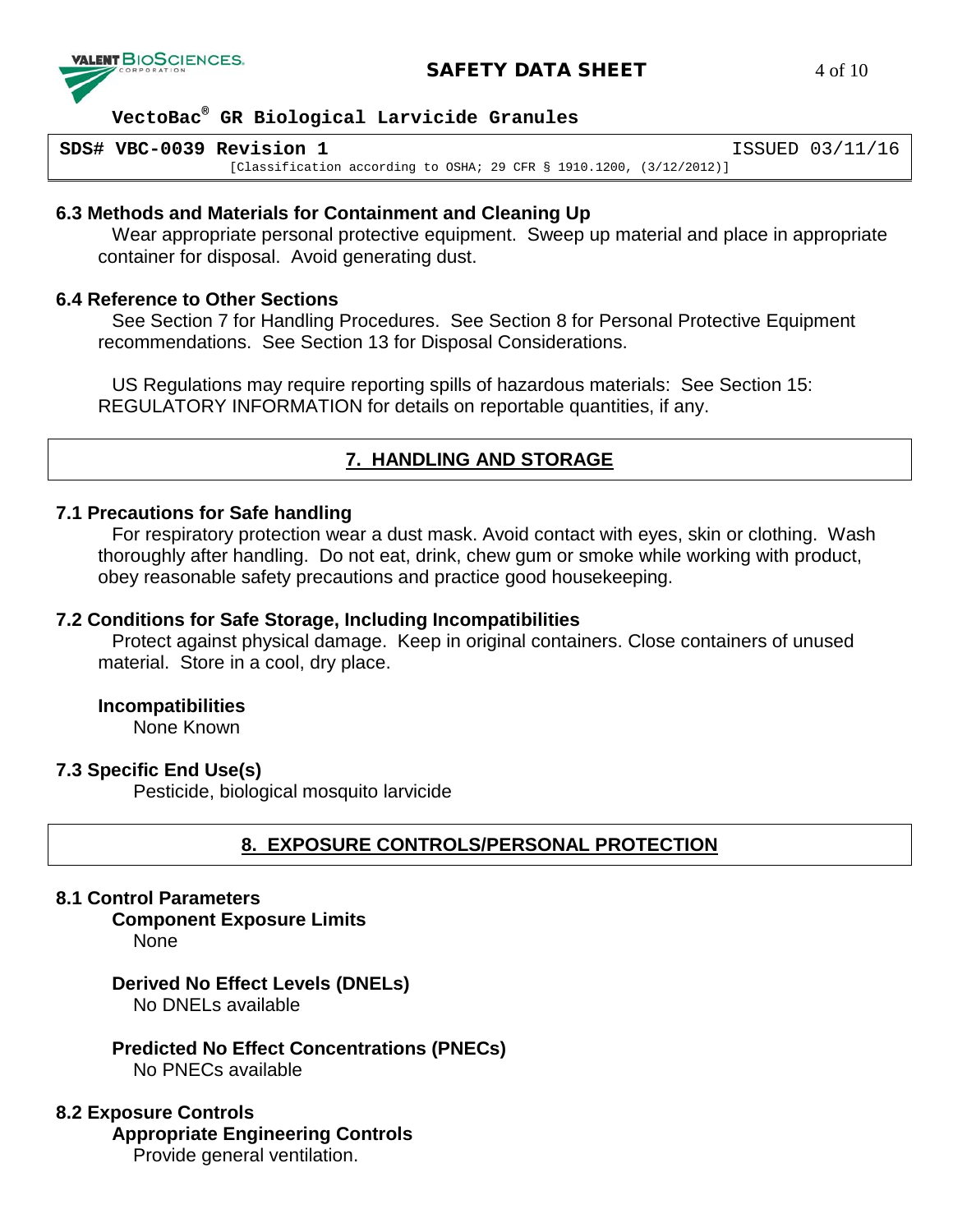

# **SAFETY DATA SHEET** 5 of 10

## **VectoBac® GR Biological Larvicide Granules**

| SDS# VBC-0039 Revision 1 |                                                                        | ISSUED 03/11/16 |
|--------------------------|------------------------------------------------------------------------|-----------------|
|                          | [Classification according to OSHA; 29 CFR $\S$ 1910.1200, (3/12/2012)] |                 |

### **SKIN PROTECTION:**

Wear protective clothing, including boots and gloves. For filling operations if dust/mist is produced wear a dust mask. Wash thoroughly with soap and water after handling.

### **EYE PROTECTION:**

Wear goggles, safety glasses with side shields or full-face shield when splashing or spraying of materials is likely.

## **RESPIRATORY PROTECTION:**

Use dust/mist filtering respirator (MSHA/NIOSH approved number prefix TC-21C or a NIOSH approved respirator with any N, P, R or HE filter during application procedures or when repeat exposure is expected.

# **9. PHYSICAL AND CHEMICAL PROPERTIES**

| Appearance/Odor:                | Brown granular solid  | Odor Threshold:          | Mild           |
|---------------------------------|-----------------------|--------------------------|----------------|
| pH:                             | 5.4 (1% dispersion in | Boiling Point:           | Not applicable |
|                                 | water)                |                          |                |
| Melting Point:                  | Not Applicable        | Solubility $(H2O)$ :     | Not Determined |
| Specific Gravity:               | Not Determined        | <b>Bulk Density:</b>     | $0.75$ g/ml    |
| Octanol/H <sub>2</sub> O Coeff: | Not Applicable        | <b>Evaporation Rate:</b> | Not Applicable |
| Molecular Weight:               | Not Applicable        | Decomposition Temp.:     | Not Determined |
| Auto Ignition:                  | Not Determined        | LFL:                     | Not Determined |
| Flash Point:                    | Not Determined        | UFL:                     | Not Determined |
| Vapor Density:                  | Not Applicable        | Vapor Pressure:          | Not Applicable |
|                                 |                       |                          |                |

# **10. CHEMICAL STABILITY AND REACTIVITY**

#### **10.1 Reactivity**

Material does not pose a significant reactivity hazard.

#### **10.2 Chemical Stability**

Stable under ordinary conditions of use and storage. Spontaneous reaction not possible.

## **10.3 Possibility of Hazardous Reactions**

Does not undergo hazardous polymerization

### **10.4 Conditions to Avoid**

None known

#### **10.5 Incompatible Materials**

None known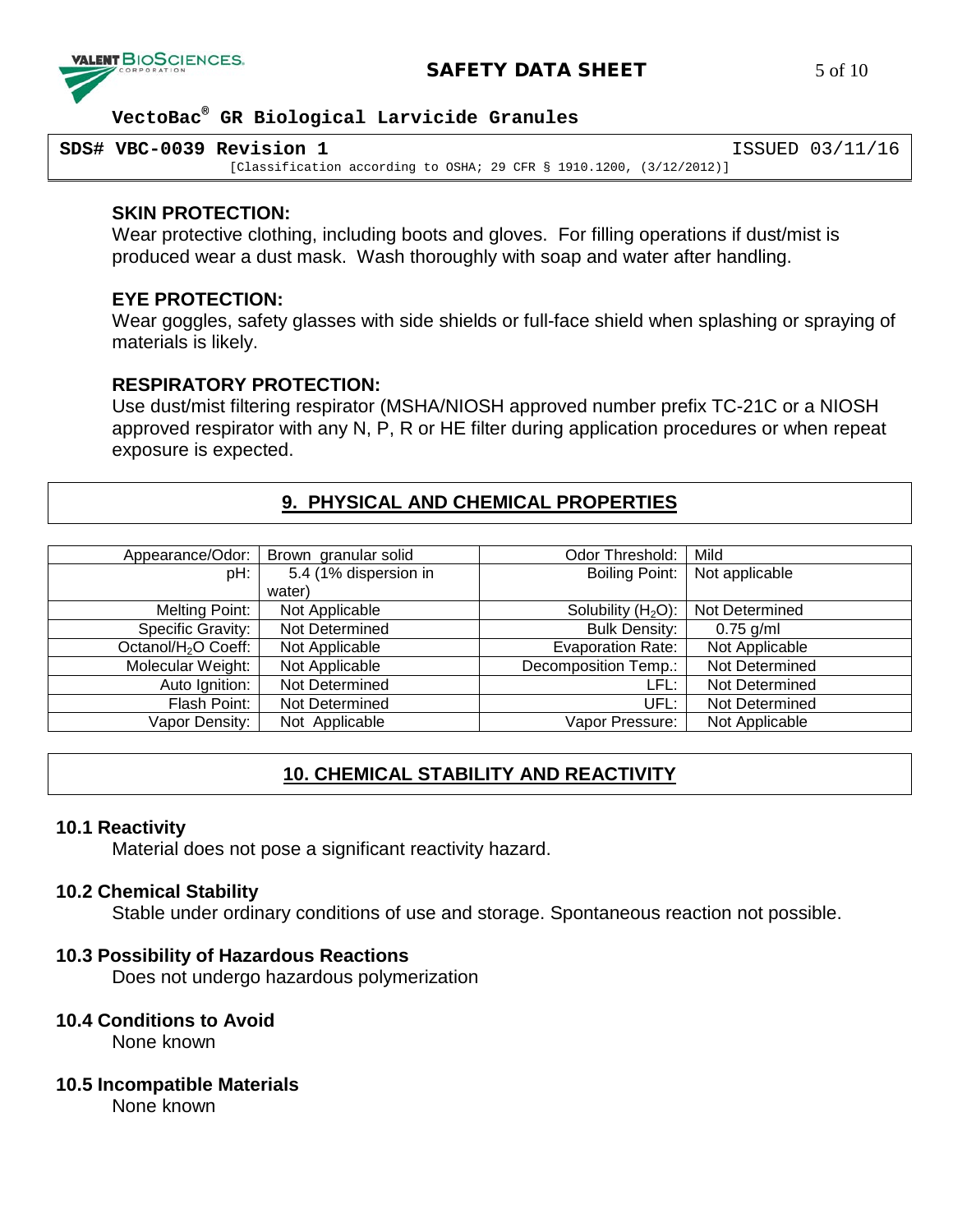

# **SAFETY DATA SHEET** 6 of 10

 **VectoBac® GR Biological Larvicide Granules**

**SDS# VBC-0039 Revision 1** ISSUED 03/11/16

[Classification according to OSHA; 29 CFR § 1910.1200, (3/12/2012)]

## **10.6 Hazardous Decomposition Products**

Carbon oxides and unidentified organic compounds.

# **11. TOXICOLOGICAL INFORMATION**

## **11.1 Information on Toxicological Effects**

LIKELY ROUTES OF EXPOSURE

| Eye Contact:         | Yes |
|----------------------|-----|
| <b>Skin Contact:</b> | Yes |
| Ingestion:           | No  |
| Inhalation:          | No  |

ACUTE EFFECTS Product Toxicology Studies (Data for Technical, unless noted) ORAL TOXICITY:  $LD_{50} > 5,000$  mg/kg (rat)

DERMAL TOXICITY:  $LD_{50} > 5,000$  mg/kg (rabbit)

INHALATION TOXICITY:  $LC_{50} > 2.84$  mg/L air (maximum feasible concentration)

CORROSIVENESS: Not corrosive.

DERMAL IRRITATION: Mildly or slightly irritating

OCULAR IRRITATION: Slightly irritating

DERMAL SENSITIZATION: Skin Sensitizer at high concentration (guinea pig)

 MUTAGENICITY INFORMATION: Components of this product are not expected mutagens. CARCINOGENICITY INFORMATION: Components of this product are not listed as carcinogenic by NTP, IARC or OSHA. DEVELOPMENTAL/REPRODUCTIVE TOXICITY: This material is not pathogenic SPECIAL TARGET ORGAN EFFECTS: Slight Eye or skin Irritation. ASPIRATION HAZARD: Not Applicable

> REPEAT DOSE STUDIES: Not Applicable, Pathogenicity Toxicity testing was all negative

# **12. ECOLOGICAL INFORMATION**

# **12.1 Ecotoxicity (Data for a Concentrated Technical Powder)**

Fish:  $LC_{50}$  > 370 mg/L (96-H, Rainbow Trout) Bird: LC<sub>50</sub> > 3077 mg /kg (6.2 x 10<sup>11</sup> cfu/kg) (Acute Oral - Bobwhite Quail) LC<sub>50</sub> >3077 mg /kg (6.2 x 10<sup>11</sup> cfu/kg) each day for 5 days (Sub-Acute Oral (dietary) - Bobwhite Quail) Invertebrates:  $LC_{50}$  >50 mg/L (48-H) (Daphnia) Bees: Essentially non-toxic to honey bees.

# **12.2 Persistence and Degradability**

No data available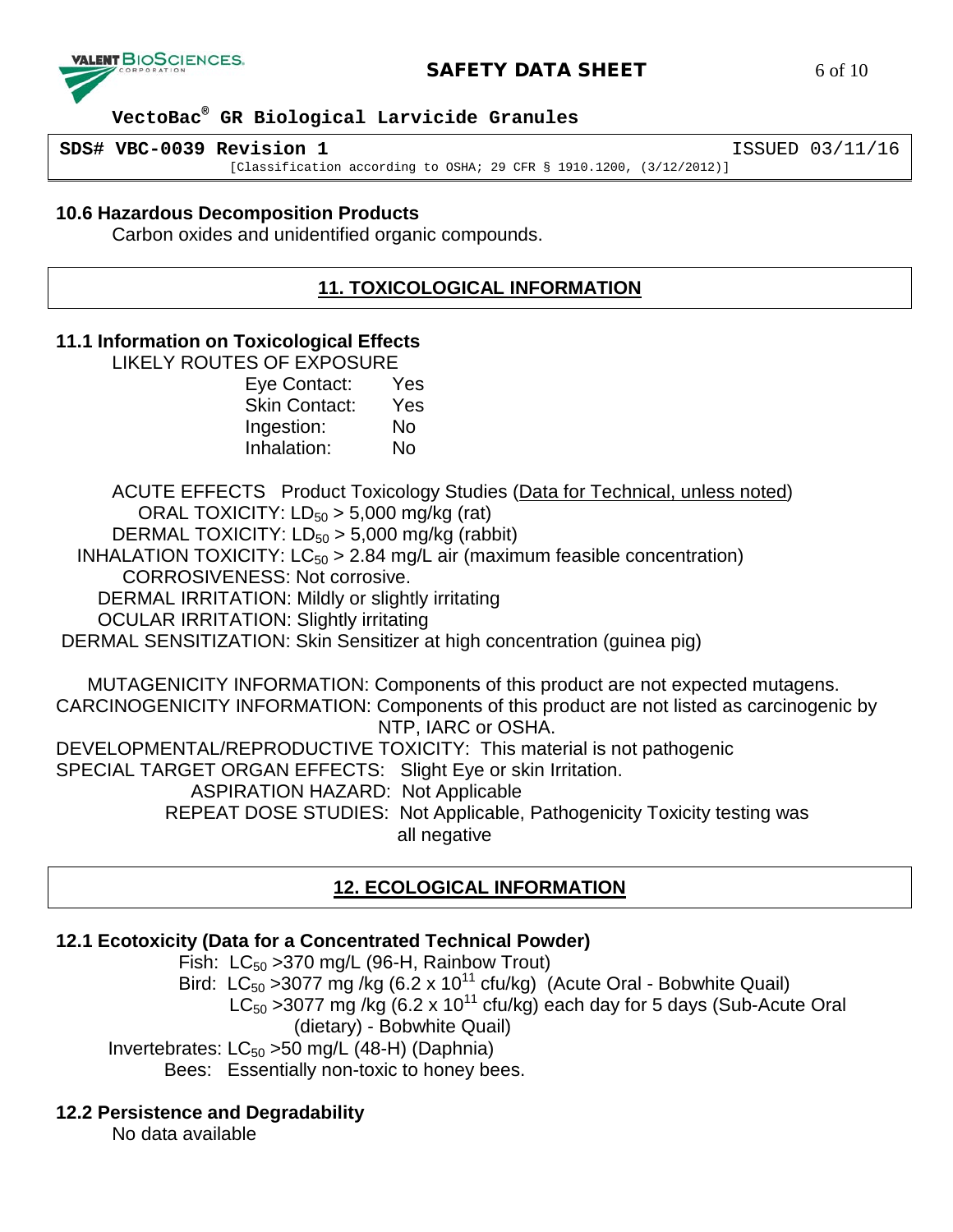

## **SAFETY DATA SHEET** 7 of 10

## **VectoBac® GR Biological Larvicide Granules**

**SDS# VBC-0039 Revision 1** ISSUED 03/11/16

[Classification according to OSHA; 29 CFR § 1910.1200, (3/12/2012)]

#### **12.3 Bioaccumulation potential**

Not applicable. Substance is not pathogenic to non-target organisms

#### **12.4 Mobility in Soil**

No data available

#### **12.5 Results of PBT and vPvB assessment**

Assessments not performed

## **12.6 Other adverse effects**

None known

# **13. DISPOSAL CONSIDERATIONS**

#### **13.1 Waste Disposal Methods**

Dispose of product in accordance with federal, state, provincial, and local regulations. Prevent contamination of environment by wastes.

#### US EPA WASTE NUMBER & DESCRIPTIONS:

There is no applicable EPA waste number. This product, if discarded, is not expected to be a characteristic or listed hazardous waste.

# **14. TRANSPORTATION INFORMATION**

DOT STATUS: Not regulated by US DOT UN PROPER SHIPPING NAME: N/A RERMARKS: N/A

 IATA/ICA0 STATUS: Not Regulated PROPER SHIPPING NAME: N/A REMARKS: N/A

 IMDG STATUS: Not Regulated PROPER SHIPPING NAME: N/A REMARKS: N/A: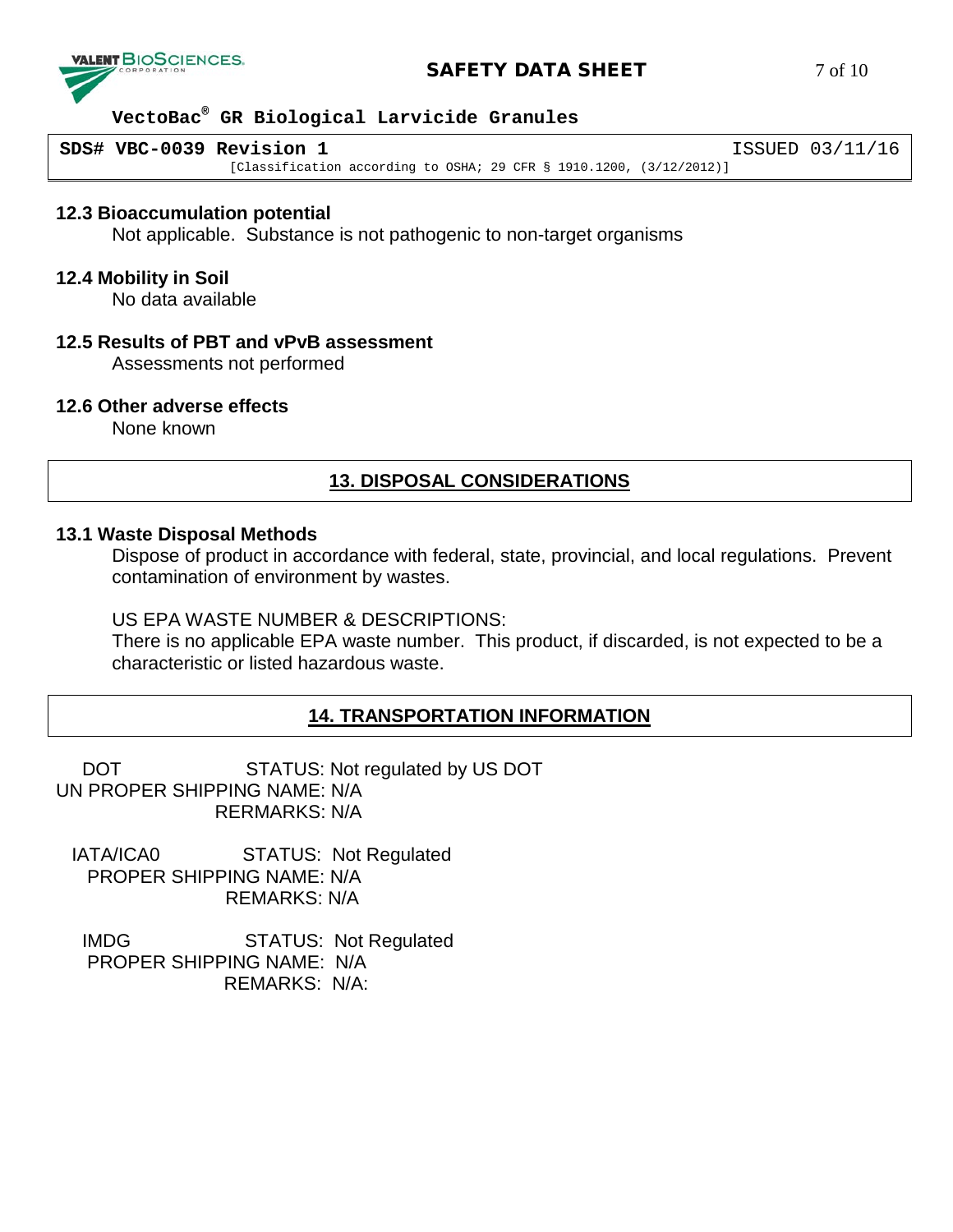

# **SAFETY DATA SHEET** 8 of 10

## **VectoBac® GR Biological Larvicide Granules**

**SDS# VBC-0039 Revision 1** ISSUED 03/11/16

[Classification according to OSHA; 29 CFR § 1910.1200, (3/12/2012)]

# **15. REGULATORY INFORMATION**

## **15.1 Safety, Health and Environmental Regulations / Specific Legislation**

TSCA STATUS: Exempt

CERCLA STATUS: Not regulated as hazardous

SARA STATUS: Acute: No Chronic: No Fire: No CDT: No

RCRA STATUS: Not regulated as hazardous

State Right-To-Know: Not Listed

Consult applicable national, state provincial or local laws to determine regulations, laws or ordinances which may be applicable.

OSHA HAZARD COMMUNICATION STANDARD: Not defined by the OSHA Hazard Communication Standard, 29 CFR

# **15.2 EPA Pesticide Regulations**

EPA Registration Number: 73049-486 EPA Pesticide Label signal word: CAUTION Product must have EPA Approved Pesticide Label attached to or accompanying all containers.

This chemical is a pesticide product registered by the United States Environmental Protection Agency and is subject to certain labeling requirements under federal pesticide law. These requirements differ from the classification criteria and hazard information required for safety data sheets (SDS), and for workplace labels of non-pesticide chemicals. The hazard information required on the pesticide label is reproduced below. The pesticide label also includes other important information, including directions and limitations for its use.

# **KEEP OUT OF REACH OF CHILDREN**

# **CAUTION**

# **PRECAUTIONARY STATEMENTS HAZARD TO HUMANS AND DOMESTIC ANIMALS CAUTION**

Causes moderate eye irritation**.** Avoid contact with eyes or clothing. Wash thoroughly with soap and water after handling. Mixers/loaders and applicators not in enclosed cabs or aircraft must wear a dust/mist respirator meeting NIOSH standards of at least N-95, R-95, or P-95. Repeated exposure to high concentrations of microbial proteins can cause allergic sensitization.

# **ENVIRONMENTAL HAZARDS**

Do not contaminate water when cleaning equipment or disposing of equipment washwaters. Do not apply directly to treated, finished drinking water reservoirs or drinking water receptacles when the water is intended for human consumption.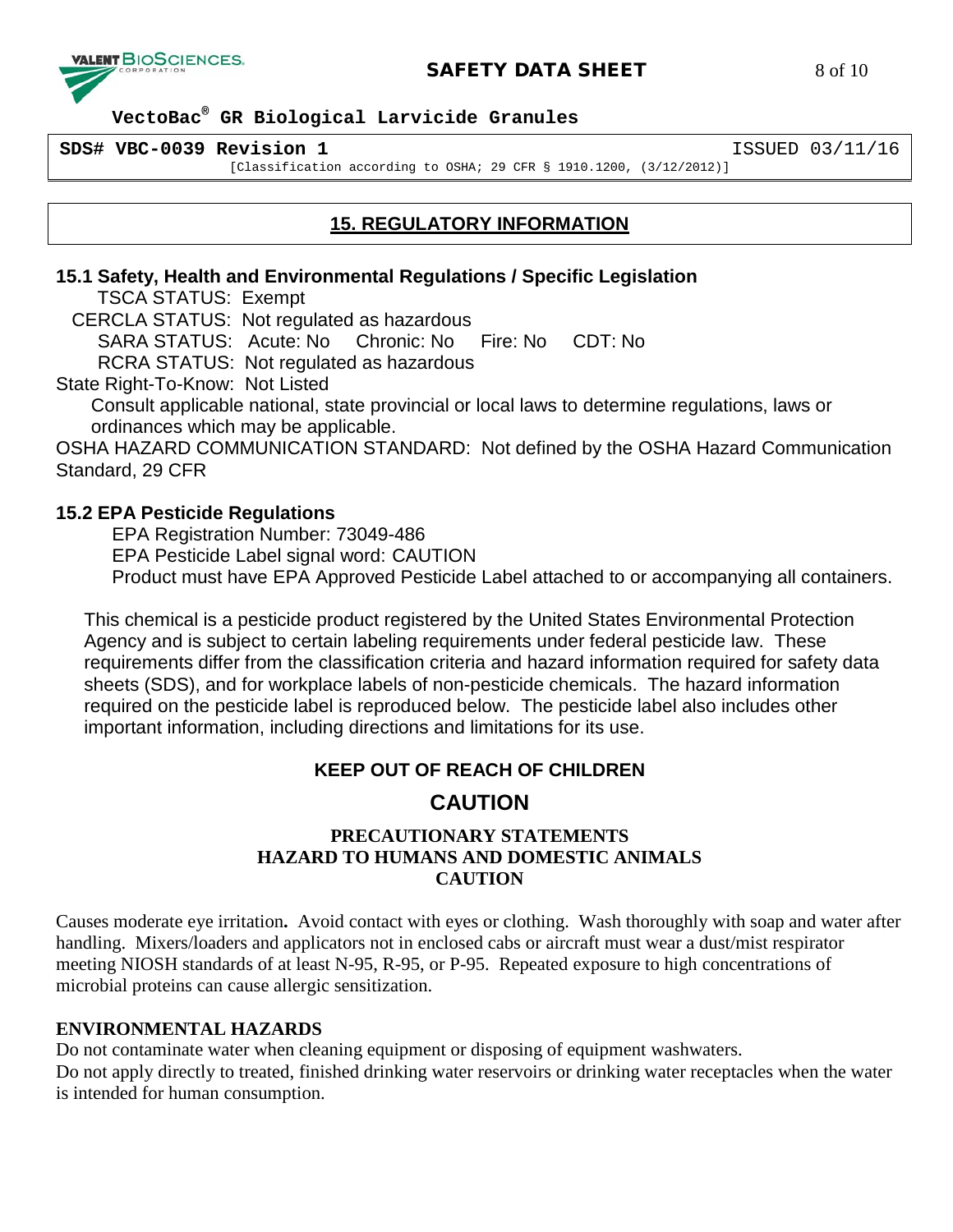

# **SAFETY DATA SHEET** 9 of 10

## **VectoBac® GR Biological Larvicide Granules**

**SDS# VBC-0039 Revision 1** ISSUED 03/11/16

[Classification according to OSHA; 29 CFR § 1910.1200, (3/12/2012)]

#### **STORAGE AND DISPOSAL**

Do not contaminate potable water, food, or feed by storage or disposal.

**Storage:** Store in cool [59-86°F (15-30°C)], dry place.

**Pesticide Disposal**: Completely empty bag into application equipment. Wastes resulting from the use of this product may be disposed of on site or at an approved waste disposal facility.

**Container Disposal**: Nonrefillable container. Do not reuse or refill this container.

Once cleaned, some agricultural plastic pesticide containers can be taken to a container collection site or picked up for recycling. To find the nearest site, contact your chemical dealer or manufacturer, or contact Ag Container Recycling Council at 202-861-3144 or [www.acrecycle.org.](http://www.acrecycle.org/) If recycling is not available dispose of in a sanitary landfill, or by incineration, or, if allowed by state and local authorities, by burning. If burned, stay out of smoke.

# **16. OTHER INFORMATION**

| <b>NFPA Hazard Ratings</b><br>Health:<br>Flammability:<br>Instability:       | 0<br>0                              | <b>HMIS Hazard Ratings</b><br>Health:<br>Flammability:<br>Instability:                                            | 1<br>0<br>0 |                                                            | $0 =$ Minimal<br>$1 =$ Slight<br>$2 =$ Moderate<br>$3 =$ Serious<br>$4 =$ Extreme |
|------------------------------------------------------------------------------|-------------------------------------|-------------------------------------------------------------------------------------------------------------------|-------------|------------------------------------------------------------|-----------------------------------------------------------------------------------|
| <b>REASON FOR ISSUE:</b><br><b>APPROVAL DATE:</b><br><b>SUPERSEDES DATE:</b> |                                     | Update hazard statement and warranty<br>03/11/16<br>04/20/15                                                      |             |                                                            |                                                                                   |
| LEGEND: $N/A = Not$ Applicable                                               | $N/L = Not$ Listed<br>$C = Ceiling$ | (R) = Registered Trademark of Valent BioSciences Corp.<br>(TM) = Registered Trademark of Valent BioSciences Corp. |             | $N/D = Not Determined$<br>$L =$ Listed<br>$S = Short-term$ |                                                                                   |

The information provided in this Safety Data Sheet (SDS) is provided in good faith and believed to be accurate at the time of preparation of the SDS. However, to the extent consistent with applicable law, Valent BioSciences Corporation and its subsidiaries or affiliates extend no warranties, make no representations, and assume no responsibility as to the accuracy, suitability, or completeness of such information. Additionally, to the extent consistent with applicable law, neither Valent BioSciences Corporation nor any of its subsidiaries or affiliates represents or guarantees that this information or product may be used without infringing the intellectual property rights of others. Except to the extent a particular use and particular information are expressly stated on the product label, it is the users' own responsibility to determine the suitability of this information for their own particular use of this product. If necessary, contact Valent BioSciences Corporation to confirm that you have the most current product label and SDS.